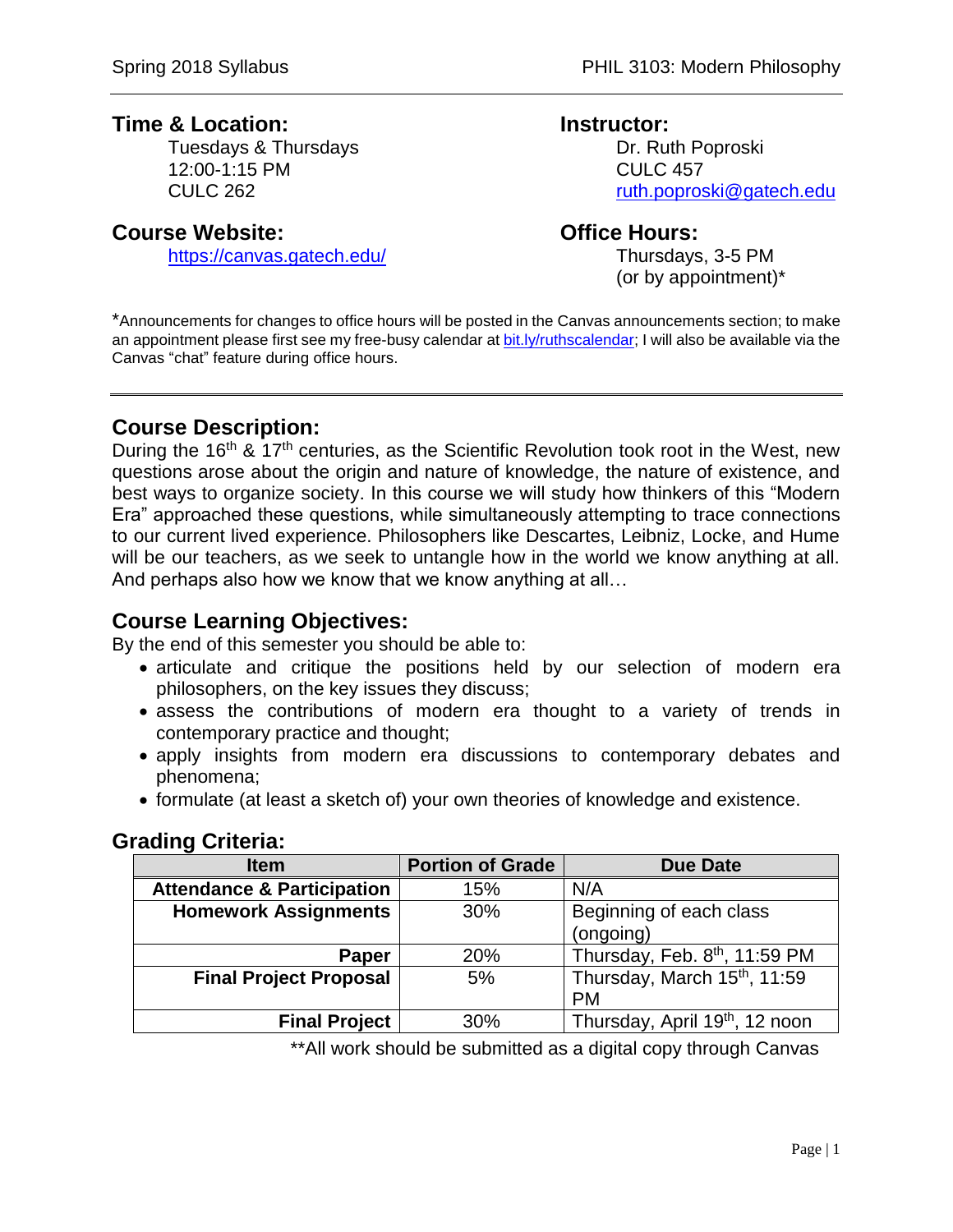# **Assignment Details:**

### **Attendance & Participation (15%):**

Since in-class discussion is an important part of the learning experience in this course, you are expected to attend and actively participate in class on a regular basis. However, in order to accommodate your schedule and life, you are welcome to miss up to three classes during the semester. If you foresee the need to miss more than three classes during the semester, please discuss your conflicts with me by the end of the second week of classes, so that we can develop an alternative plan for your completion of the course requirements.

There is in general no need to provide me with documentation related to your absences from class. However, if you miss more than three classes during the semester and wish to have an exception made regarding your attendance and participation grade (e.g., you were ill or faced some other personal emergency), you will need to provide documentation for *all* of your absences, to show that each was in fact worthy of an exception.

Attendance will be taken during class, and you will earn points according to the following scale:

|                     | 2 points attended class and showed signs of engagement (e.g. taking<br>notes, participating in discussion, etc.)                                                                           |
|---------------------|--------------------------------------------------------------------------------------------------------------------------------------------------------------------------------------------|
| 1 point<br>0 points | attended class but was disengaged, or missed 20+ minutes<br>did not attend class, or missed 20+ minutes of class time & was<br>disengaged (e.g. sleeping, reading, doing other work, etc.) |

At the end of the semester your Attendance & Participation grade will reflect your average points earned across all classes (allowing for three absences). You are welcome to ask about your Attendance & Participation grade at any point during the semester, and I will aim to provide you with a mid-semester update to help keep you on track.

#### **Reading & Reflection Assignments (30%):**

These exercises are meant to assist you in your preparation for in-class discussion each day, to help you interpret and understand the reading you are doing, and to help you synthesize the overall narrative in the course. They are also designed to give you some practice presenting your own ideas, thoughtfully and clearly. Prior to each class you will have an assigned reading (Tuesdays) or an assigned set of reading+watching (Thursdays), and you will turn in responses to homework questions associated with that reading and/or watching.

You will earn grades based on clarity, sophistication of thought, and how well your answers reflect the fact that you have thoughtfully read and/or watched the assigned material. For more information about how your assignments will be graded, see the "Sidenotes" section of any homework assignment, where I've included a link to my rubric. Please also feel free to ask any time you are not sure how to proceed.

#### **Paper (20%):**

For this 4-5 page paper you will be asked to discuss the importance of critical thinking, bringing in specific material read and discussed during the first several weeks in the course. You will earn grades based on the clarity and organization of your paper, the quality of your exposition and evaluation of primary sources, and your presentation of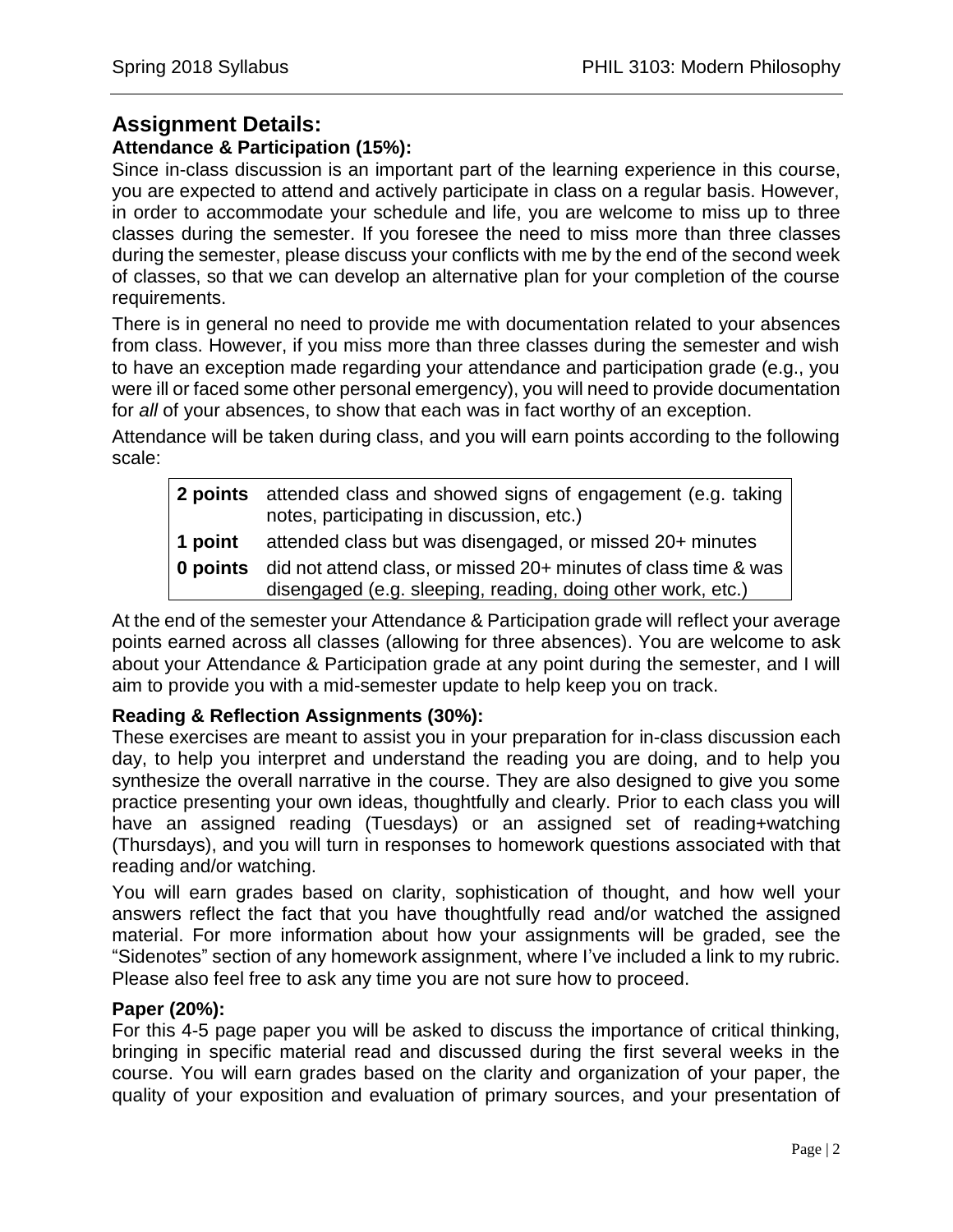connections to contemporary phenomena. More details will be distributed in class and via Canvas.

### **Final Project (35%):**

In your final assignment for this course you may choose to write a 5-7 page final paper, or design an alternative form of assessment, according to your own interests, training, and strengths. In either case you will be required to submit a proposal for your project, worth 5% of your course grade. You will also be given the opportunity to submit a draft of your final project, if you would like feedback on it before final submission. The final submission for your final project is worth 30% of your course grade.

**Final Grade:** Your final grade will appear as a letter grade according to the following scale:

| 90-100% | 70-79% | $0 - 59%$ |  |
|---------|--------|-----------|--|
| 80-89 % | 60-69% |           |  |

# **Text & Readings:**

Fortunately for us, there are some great (and legal!) sources of Modern Era texts available online. As a result, no textbook needs to be purchased for this course. All assigned reading can be accessed alongside the assignment prompt for each homework assignment.

Note that if you are interested in further reading there are several good anthologies available. In addition, most of our readings come from larger bodies of work, and each of those is typically available as a stand-alone book you can read.

If you would like suggestions for a future reading list, please do not hesitate to ask!

## **Other Course Materials:**

In this class we will be using TurningPoint Clickers as an aid to discussion. Happily, Georgia Tech has a site licence for Clickers, so you can use the app for free. If you would prefer not to use the app, you will need to purchase a physical clicker device in order to participate in this portion of our class discussion. Please see <http://www.ctl.gatech.edu/it/clicker/student> for more information, and stay tuned to Canvas for an upcoming announcement about getting your device ready for clickers use.

# **Course Policies:**

I, like many at Georgia Tech, believe it is important to continually strive for an atmosphere of mutual respect, acknowledgement, and responsibility between myself and my students. See <http://www.catalog.gatech.edu/rules/22> for an articulation of some basic expectations that you can have of me, and that I have of you. In the end, simple respect for knowledge, hard work, and cordial interactions will help build the environment we seek. In other words, I encourage you to remain committed to the ideals of Georgia Tech, while in this class, and I will strive to do the same.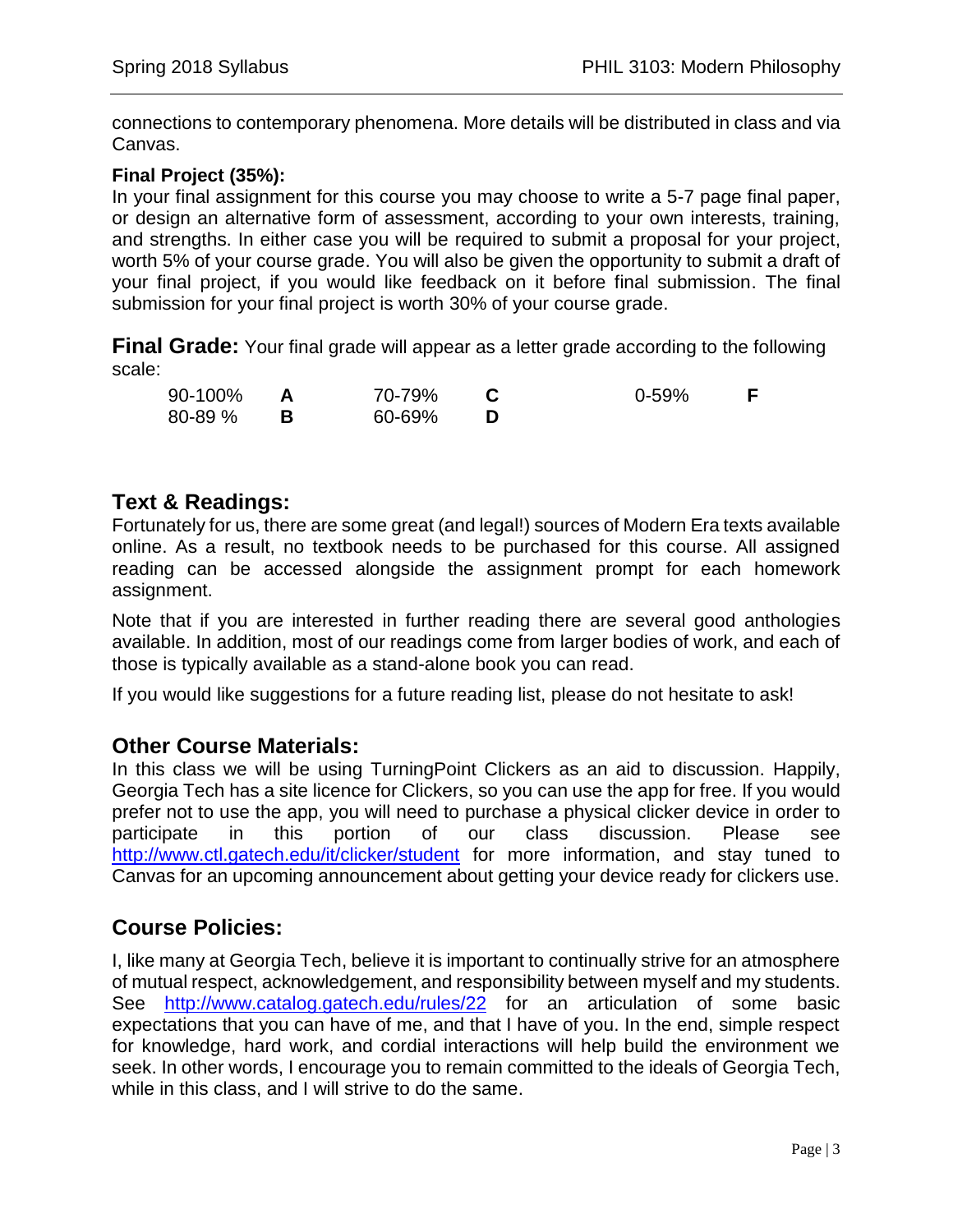#### **Our Communication Outside of Class**

**Announcements:** In general, announcements related to this course will be posted in Canvas and communicated verbally in class. In cases where announcements are urgent or especially important, I will also use Canvas to send you an e-mail.

**Email:** You are welcome to contact me via email [\(ruth.poproski@gatech.edu\)](mailto:ruth.poproski@gatech.edu). In general I will aim to reply to you within one business day, but often it will be much quicker than that. Note, however, that I generally attempt to keep my "work" day to M-F, 9 AM – 5 PM. Emails received outside of that time will often not be responded to until I return to my office the following weekday.

**Office Hours & Canvas Chat:** I have set aside time in my schedule each week to make sure you have the opportunity to discuss course-related items with me outside of class. If you cannot come to my office hours, please look at my free-busy schedule (found at [http://bit.ly/ruthscalendar\)](http://bit.ly/ruthscalendar) and message me with a suggested time to meet.

In addition, there is a "Chat" feature in Canvas that may be of some use to us. During my Office Hours I will turn that feature on, and you should be able to chat with me through that interface without coming to my office. Note that if someone comes to my office while we are chatting I will need to give priority to the in-person visitor. Note also that this is an experiment: Canvas is new to all of us, so we'll just have to find out together how well the Chat feature works!

#### **Your Presence in Class**

**Accommodations for Learning Needs:** If you have learning needs that require some adaptations for you to succeed in this course, please contact the Office of Disability Services at (404)894-2563 or<http://disabilityservices.gatech.edu/> as soon as possible: the staff in that office are well-equipped to identify your particular needs for this class, and I am happy to arrange to accommodate your learning needs based on their recommendations. Please also feel free to discuss your needs with me after class, during my office hours, or via e-mail.

**Attendance:** Since in-class discussion is an important part of the learning experience in this course, you are expected to attend and actively participate in class on a regular basis. However, in order to accommodate your schedule and life, you are welcome to miss up to three classes during the semester. If you foresee the need to miss more than three classes during the semester, please discuss your conflicts with me by the end of the second week of classes, so that we can develop an alternative plan for your completion of the course requirements.

**Class Discussion:** You are encouraged to share personal experiences and opinions with respect to the topics covered in this class. However, please keep in mind that our purpose in this class is to think critically about the issues. In an environment of mutual respect we should be able to engage in well-rounded and constructive discussion that is beneficial to all of us.

**Food:** You are welcome to eat your lunch during class, but please clean up after yourself, and try to bring things that won't distract you or others from participation and engagement during class.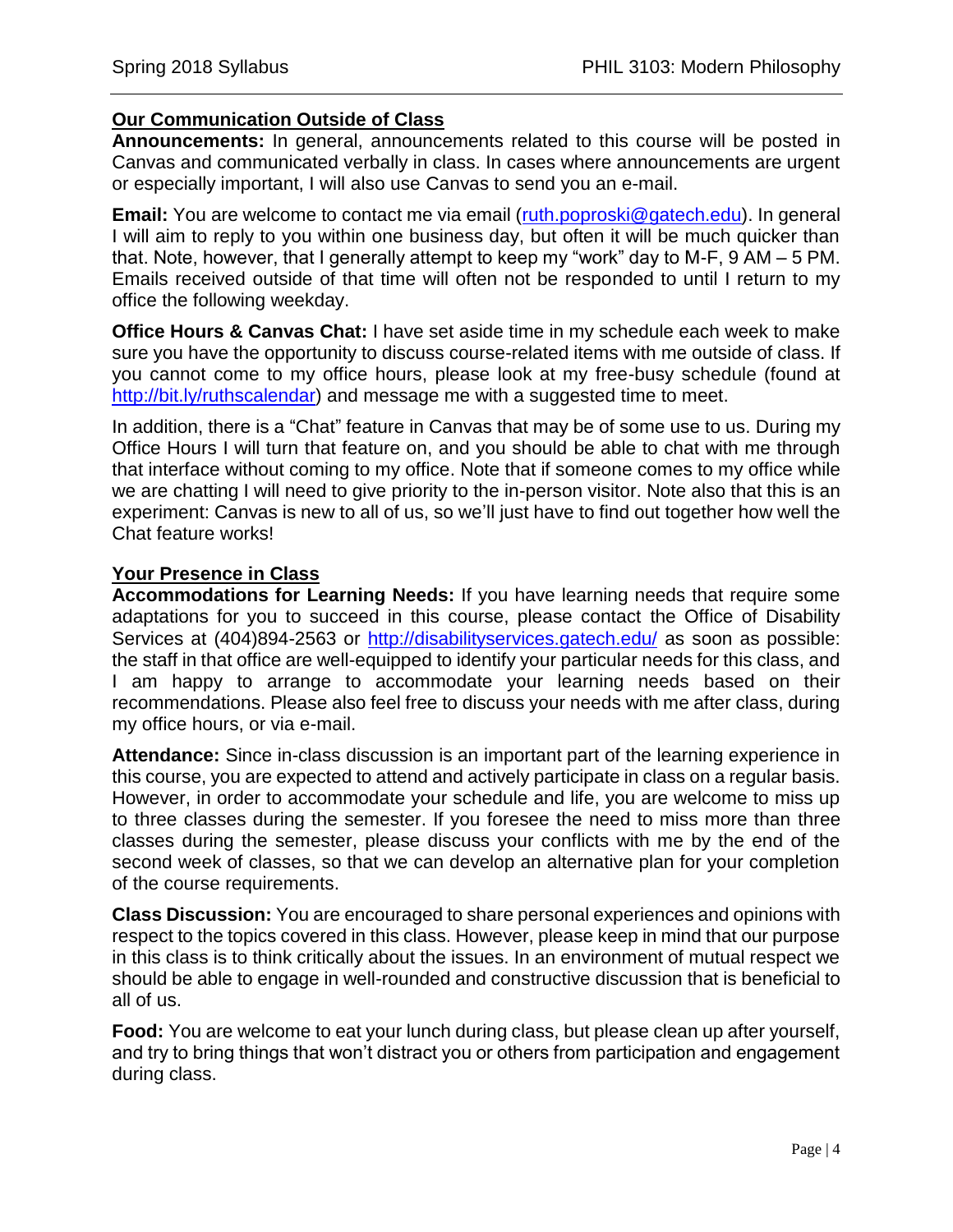**Mobile Devices:** In general I prefer that you leave your mobile devices (including laptops and cell phones) turned off and in a non-distracting position. However, there are two exceptions to this rule:

- Since we are using TurningPoint Clickers in class, you are welcome to access that from the mobile device of your choosing. What I ask is that you be respectful of the rest of the class by setting your device aside (e.g., closing laptop lid, turning cell phone over) when you are not responding to a clickers question.
- If you prefer to use a mobile device for taking notes, please discuss it with me first. I'll definitely say yes, but first I'm going to remind you how much harder it is to pay attention when you have the entire internet at your fingertips, and how it will be up to you to keep yourself and your neighbours on track.

## **Your Academic Work**

**Academic Integrity:** tl;dr Don't cheat, steal ideas, or copy stuff. And cite your sources. Honesty and transparency are important features of good scholarship. On the flip side, plagiarism and cheating are serious academic offenses with serious consequences. If you are discovered engaging in either behaviour in this course, I will follow Georgia Tech guidelines and report the incident to the Office of Student Integrity – after which an appropriate penalty will be assessed. For more information about your rights and responsibilities under Georgia Tech's Honour Code, please visit [http://osi.gatech.edu/.](http://osi.gatech.edu/)

In this class you are welcome to discuss your ideas with others, and to make use of campus resources like the Center for Academic Success and the Communication Center to assist you in your pursuit of academic excellence. However, please note that your work should be your own: consider taking a half hour break after discussing ideas with others, in order to avoid simply regurgitating someone else's thoughts as if they belong to you.

If you have questions about my integration of the university's policy into this course, please do not hesitate to ask: my aim is to foster an environment where you can learn and grow, while ensuring that the work we all do is honest and fair.

**Assignment Re-Grading:** If you have a concern about a grade on an assignment, or would like more feedback than you have received, please return your graded assignment to me within two class periods, along with a written explanation of your question(s)/concern(s) – aiming to articulate your thoughts respectfully and as clearly as you can. I will take another look at your assignment, and will make every effort to respond within one week of receipt, to address your concerns.

**Late Assignments:** Your paper is due at 11:59 PM on its due date, and your final project is due at 12 noon (beginning of class). These items may be turned in after the deadline, but you will be eligible to earn fewer points once the deadline has passed: you will only be able to earn 95% of the total grade if it is submitted within 3 hours of the deadline, and you will lose an additional 10% from the original total for every 12 hour period it is late thereafter (e.g., if you turn your paper in at 3:05 AM it will earn max 85% of the total available). Work that is more than 3 days late will earn a grade of 0.

Late homework assignments will not be accepted, because the point of these assignments is to prepare you for class, and your engagement with the material will have matured and changed by the time the submission deadline has passed. However, in my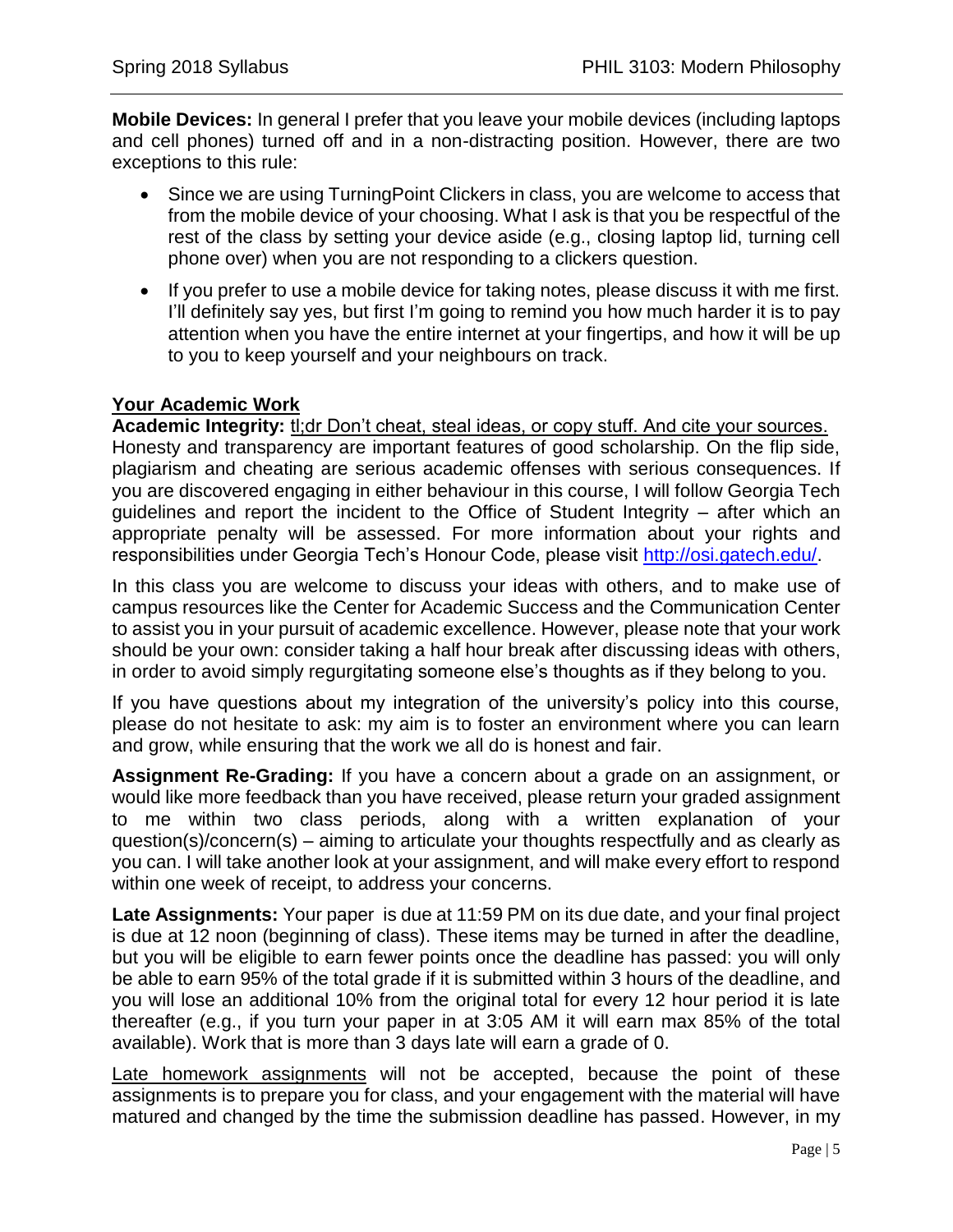experience there are always a few "accidents" that lead to completed assignments not being turned in properly and on time (e.g., accidentally sleep in and miss the deadline; forget to confirm submission; etc.). If this happens to you, please email your completed assignment to me the moment you realize what happened, and explain your situation. In these extreme cases I will – as a one-time exception – grade your late assignment and provide feedback, along with an unfortunate ten percent deduction to the grade you have earned on that assignment. Note that this exception is available to each student once, and additional late assignments will not earn credit.

Note also that extensions will not generally be permitted, but if you think you are subject to an exceptional circumstance, please discuss it with me outside of class (and as soon as possible). Your physical, mental, and emotional health is important to me, and I am happy to provide some flexibility when illness and/or personal emergencies arise.

**Use of Outside Resources:** I recommend that you do *not* use outside resources for your work in this class. They are often poorly chosen, and they have a tendency to lead good students astray. Notably, Wikipedia tends to be a bad source for interpretation of philosophical thought. In addition, your papers and reading assignments will be graded (in part & to varying degrees) on the basis of *your* ability to develop *your* ideas, so I recommend focussing your efforts on that endeavour instead.

That said, please be sure to cite all outside sources that you use. If you really must, here are 3 good online resources for you to utilize if you find you need them:

*Routledge Encyclopedia of Philosophy:* <http://www.rep.routledge.com/> *Stanford Encyclopedia of Philosophy:* <http://plato.stanford.edu/> *Internet Encyclopedia of Philosophy:* <http://www.iep.utm.edu/>

If you plan to make use of alternative resources for a project or paper, I recommend discussing them with me first, so that I can advise you and help you make good choices.

**See next page for Course Schedule**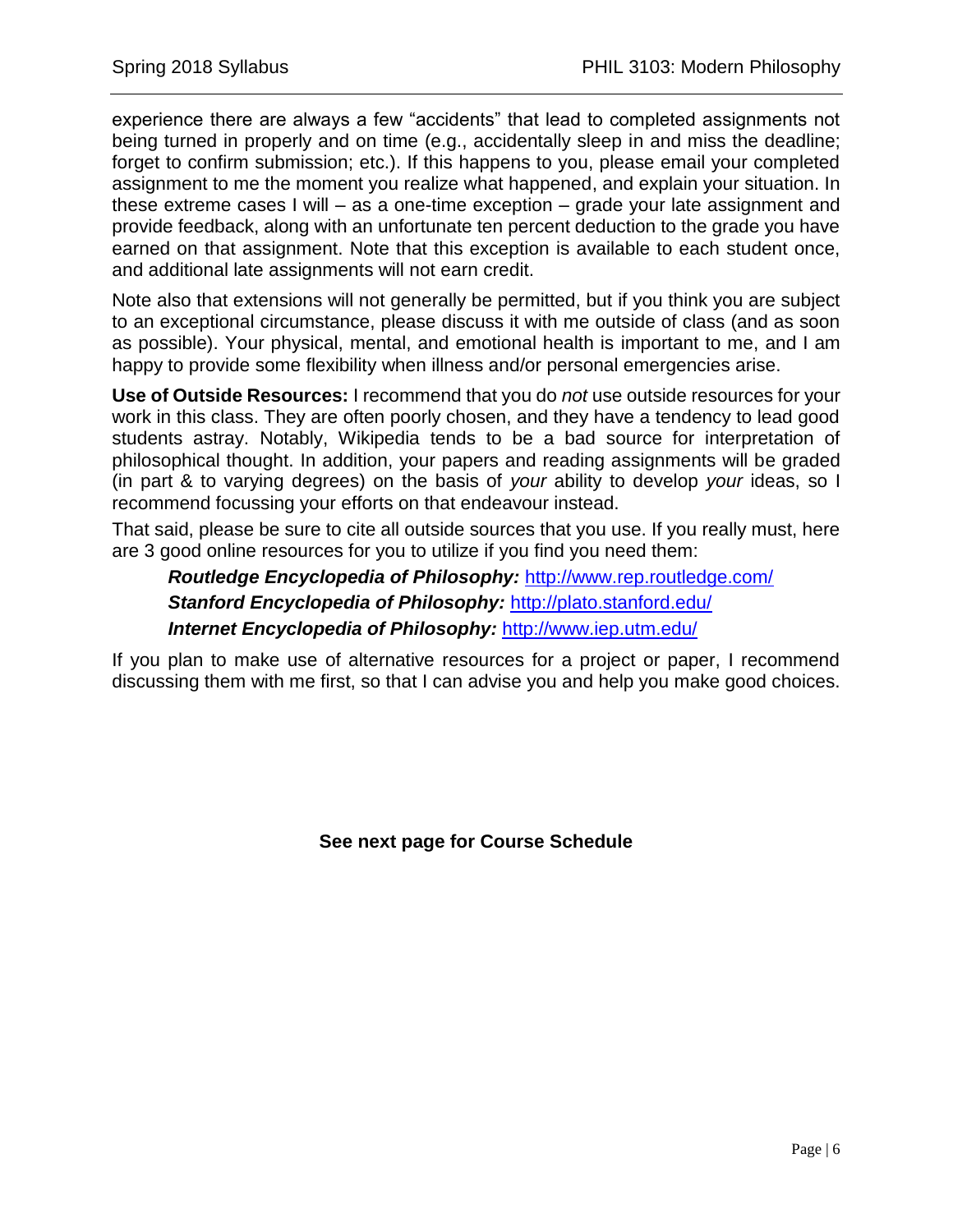# **PHIL 3103: Schedule of Classes & Readings**

See Canvas for all homework and assignment information, including reading materials.

|           | <b>Date</b> | <b>Topic &amp; Items Due</b>                                                                                            | <b>Reading Schedule</b> |
|-----------|-------------|-------------------------------------------------------------------------------------------------------------------------|-------------------------|
| т         | 9-Jan       | <b>Welcome &amp; Introductions</b>                                                                                      |                         |
|           |             | Part I: Scientific Reasoning & How We Think About the World                                                             |                         |
| <b>Th</b> | 11-Jan      | <b>Barriers to the Discovery of</b><br><b>Truth</b><br>Francis Bacon, New<br>$\bullet$<br>Organon                       | $HW$ due $@$ 12 noon    |
| T         | $16 - Jan$  | <b>A Method for Learning</b><br>René Descartes, Discourse<br>on Method                                                  | HW due $@$ 12 noon      |
| <b>Th</b> | $18 - Jan$  | <b>Propaganda and Fake News</b>                                                                                         | HW due $@$ 12 noon      |
| T         | $23 - Jan$  | <b>Foundations for Our Knowledge</b><br>David Hume, An Enquiry<br>$\bullet$<br><b>Concerning Human</b><br>Understanding | HW due $@$ 12 noon      |
| <b>Th</b> | $25 - Jan$  | <b>Robots &amp; Al</b><br>Paper assignment<br>discussed in class                                                        | HW due $@$ 12 noon      |
| T         | $30 - Jan$  | <b>Non-Empirical Knowledge</b><br>Immanuel Kant, Critique of<br><b>Pure Reason</b>                                      | HW due @ 12 noon        |
| <b>Th</b> | $1-Feb$     | What can we know?<br><b>Logical Positivism</b><br>$\bullet$                                                             | HW due $@$ 12 noon      |
|           |             | Part II: The Nature of Existing Things (and our interaction with them)                                                  |                         |
| т         | 6-Feb       | What is stuff made of?<br>Galileo Galilei, The Assayer                                                                  | HW due @ 12 noon        |
| Th        | 8-Feb       | What is the source of<br>sensation?                                                                                     | Paper due @ 11:59 PM    |
| т         | 13-Feb      | <b>Empiricism: Knowledge by</b><br><b>Experience</b><br>John Locke, Essay<br><b>Concerning Human</b><br>Understanding   | HW due @ 12 noon        |
| <b>Th</b> | 15-Feb      | Personal Identity: What makes a<br>thing what that thing is?                                                            | HW due $@$ 12 noon      |
| T         | 20-Feb      | <b>Alternate Universes and</b><br><b>Necessary Truths</b><br>Gottfried Leibniz, Discourse<br>on Metaphysics             | HW due $@$ 12 noon      |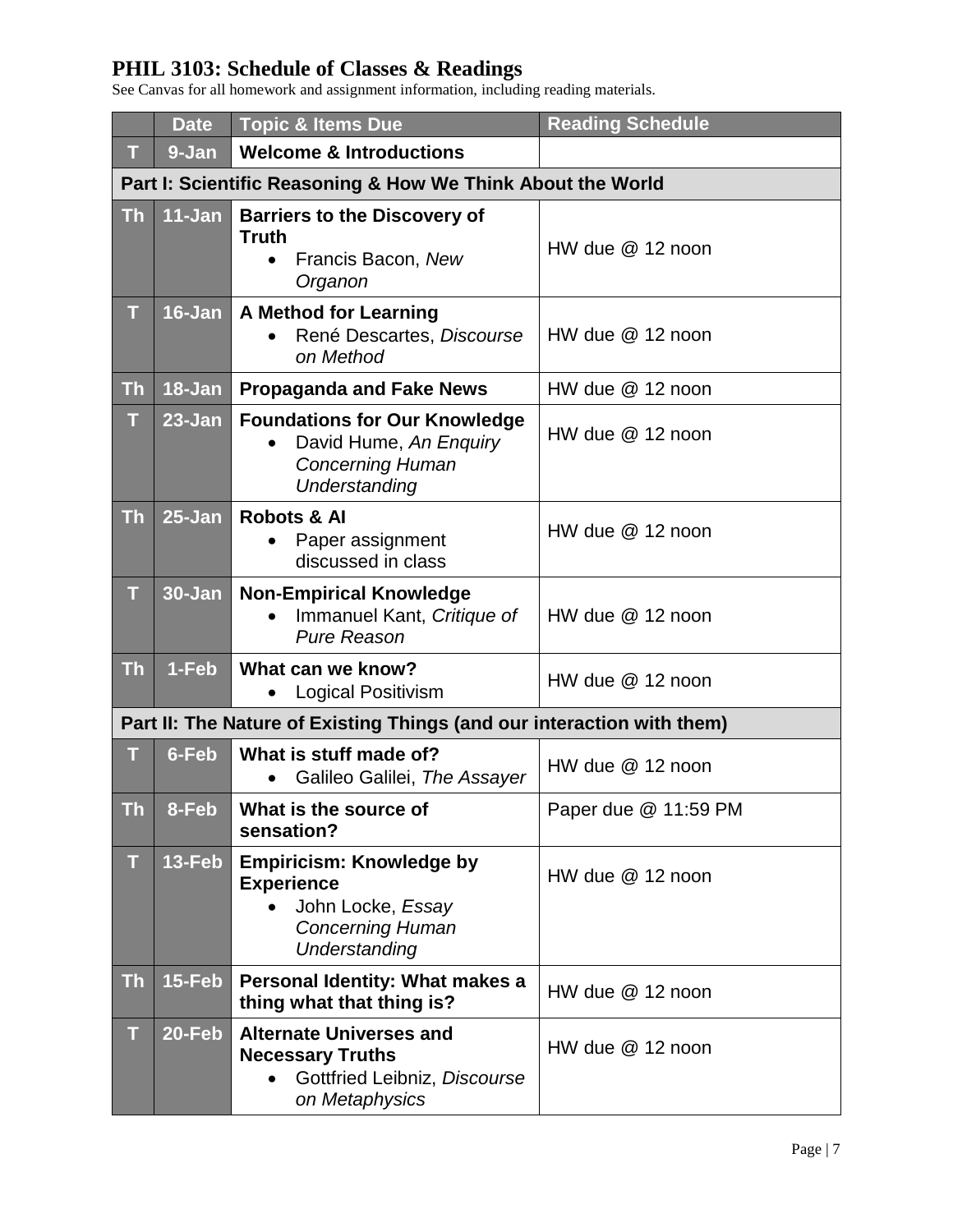| <b>Th</b> | 22-Feb     | The Problem of Evil                                                                                                                               | $HW$ due $@$ 12 noon            |  |
|-----------|------------|---------------------------------------------------------------------------------------------------------------------------------------------------|---------------------------------|--|
| T         | 27-Feb     | Idealism: Our Ideas are the<br><b>Source of Existing Things</b><br>Charles Berkeley, Principles<br>of Human Knowledge<br>Final project assignment | HW due $@$ 12 noon              |  |
|           |            | discussed in class                                                                                                                                |                                 |  |
| <b>Th</b> | 1-Mar      | The Superiority (or lack thereof)<br>of Humans to Animals<br>Peter Singer & Speciesism                                                            | $HW$ due $@$ 12 noon            |  |
|           |            | <b>Part III: Life with Other Humans</b>                                                                                                           |                                 |  |
| т         | 6-Mar      | A Machiavellian Way of Life<br>Niccolo Machiavelli,<br><b>Discourses</b>                                                                          | HW due $@$ 12 noon              |  |
| <b>Th</b> | 8-Mar      | Instructor Scheduling Conflict (no class, no homework)                                                                                            |                                 |  |
| T         | 13-Mar     | The Social Contract: Agreeing to<br>Live in Peace                                                                                                 | HW due $@$ 12 noon              |  |
|           |            | Thomas Hobbes, Leviathan                                                                                                                          |                                 |  |
| <b>Th</b> | 15-Mar     | War & Refugees                                                                                                                                    | HW due $@12$ noon               |  |
|           |            |                                                                                                                                                   | Project Proposal due @ 11:59 PM |  |
| T         | 20-Mar     | Spring Break (no class)                                                                                                                           |                                 |  |
| <b>Th</b> | 22-Mar     | Spring Break (no class)                                                                                                                           |                                 |  |
| T         | 27-Mar     | <b>What it Means to be Free</b><br>Thomas Hobbes, Leviathan                                                                                       | HW due $@$ 12 noon              |  |
| <b>Th</b> | 29-Mar     | <b>Citizenship</b>                                                                                                                                | $HW$ due $@$ 12 noon            |  |
| T         | 3-Apr      | Life, Liberty, and the Pursuit of<br><b>Happiness</b><br>John Locke, Second<br><b>Treatise of Government</b>                                      | $HW$ due $@$ 12 noon            |  |
| <b>Th</b> | 5-Apr      | <b>Forming the Perfect Society</b>                                                                                                                | No homework due $\mathcal O$    |  |
| T         | $10 - Apr$ | <b>Patriotism &amp; Protest</b><br>Algernon Sidney,<br><b>Discourses on Government</b>                                                            | HW due $@$ 12 noon              |  |
| <b>Th</b> | 12-Apr     | <b>Protest &amp; Political Dissent</b>                                                                                                            | HW due @ 12 noon                |  |
| T         | 17-Apr     | <b>Final Discussion &amp; Wrap-Up</b><br>Bring device to complete<br><b>CIOS</b>                                                                  | No homework due $\mathcal O$    |  |
| <b>Th</b> | $19 - Apr$ | <b>Final Project Expo</b>                                                                                                                         | Final project due @ 12 noon     |  |